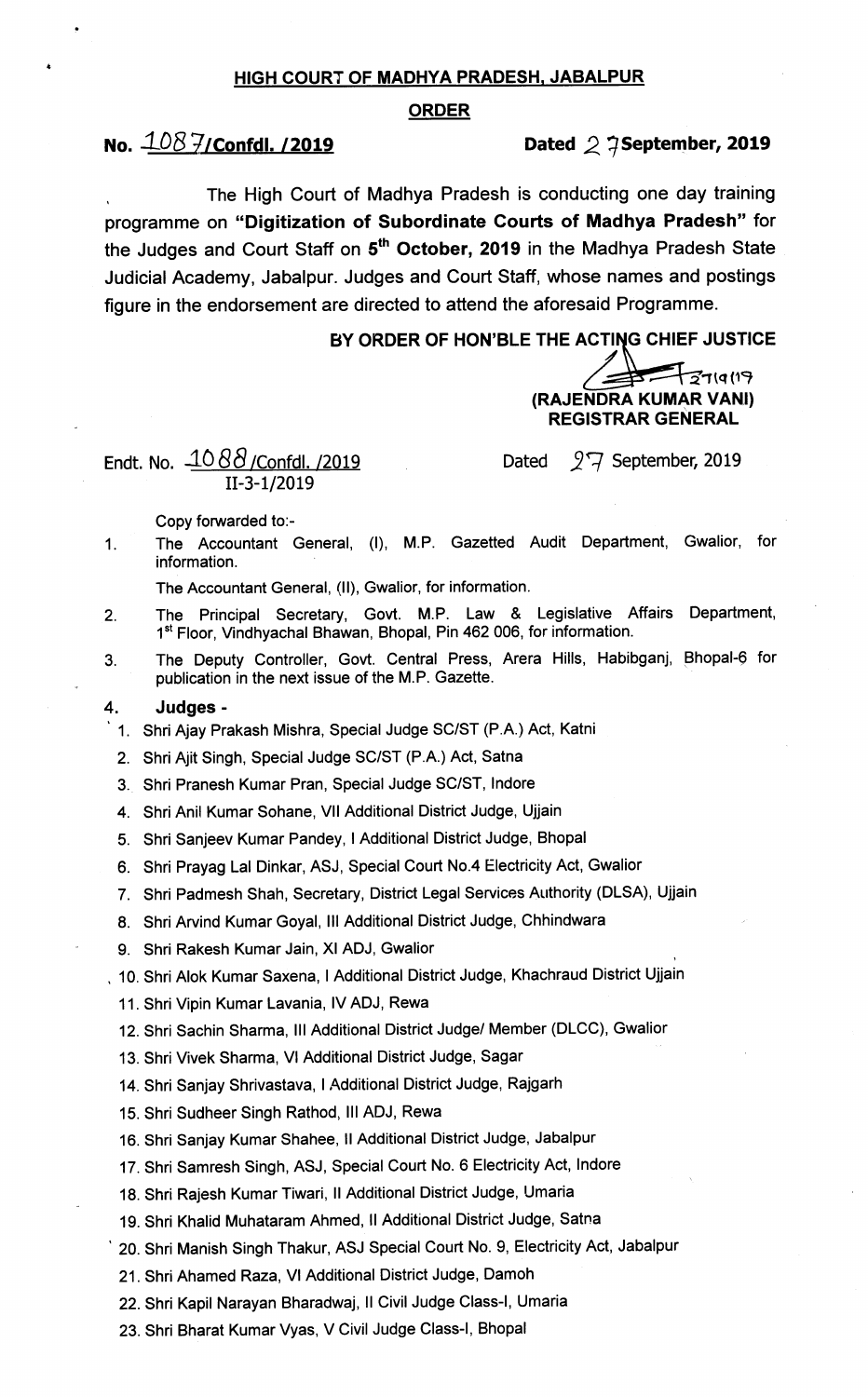## 5. Record Keepers -

- 1. Shri Bhola Jha, Jabalpur
- 2. Shri Dinesh Sharma, Bhopal
- 3. Shri Kanheyalal Gorakhpuriya, lndore
- 4. Shri Sanjay Sharma, Ujjain
- 5. Shri N.P. Shukla, Rewa
- 6. Shri Moolchand Raikwar, Sagar
- 7. Shri Mukund Upasani RK, Gwalior
- 8. Shri Donal Maseeh, Damoh
- 9. Shri Anand Sahu, Katni
- 10. Shri Umesh Prasad Visvkarma, Chhindwara
- 11. Shri Gulam Mustafa, Civil RK, Satna
- 12. Smt. Prabha Gujar, Criminal RK, Satna
- 13. Smt. Reeta Dwivedi, Umaria
- 14. Shri Parvat Singh Chauhan, Kharchrod
- 15. Shri Ashok Kumar Dhobi, Rajgarh

# 6. Technical Persons -

- 1. Shri Naveen Kumar Tiwari, Jabalpur
- 2. Shri Rupesh Kumar Shukla, Bhopal
- 3. Shri Dinesh Chouhan, Indore
- 4. Shri Kratika Asthana, Ujjain
- 5. Shri Uday Bhan Patel, Rewa
- 6. Shri Sachin Singh Goutam, Sagar
- 7. Shri Piyush Deshpande, Gwalior
- 8. Shri Mayur Upadhyay, Damoh
- 9. Shri Ram Kishor Mishra, Katni
- 10. Shri Prakash Kumar Ghoghrker, Chhindwara
- 11. Shri Ram Sevak Vishwakarma, Satna
- 12. Shri Mob-Suved Jaiswal, Umaria
- 13. Shri Jafar Rajvi, IT Assistant, Kharchrod
- 14. Shri Milind Jogi, Technical Assistant, Rajgarh

with a direction to report for the Programme at  $9.30$  a.m. on 05.10.2019 in the Academy. `

The nominated Judges are directed to observe the following instructions:

- To apprise themselves with the contents of the Joining Instructions available on the MPSJA website www.mpsja.gov.in & www.mpsja.mphc.gov.in and observe the same.
- As the Training Programme is of one day and the programme may continue beyond 5.30 p.m., the participants will not be permitted to leave the Academy prior to the conclusion of the programme. Therefore, they are directed to make their return reservations accordingly.
- The District & Sessions Judge, Jabalpur/Bhopal/Indore/ Ujjain/ Rewa/ Sagar/  $7<sub>1</sub>$ Gwalior/ Damoh/ Katni / Chhindwara/ Satna/ Umaria/ Rajgarh for information and necessary action with a request to instruct the participant Judges to remain present at M.P.S.J.A. building at Jabalpur on the date and time given in the order, positively.